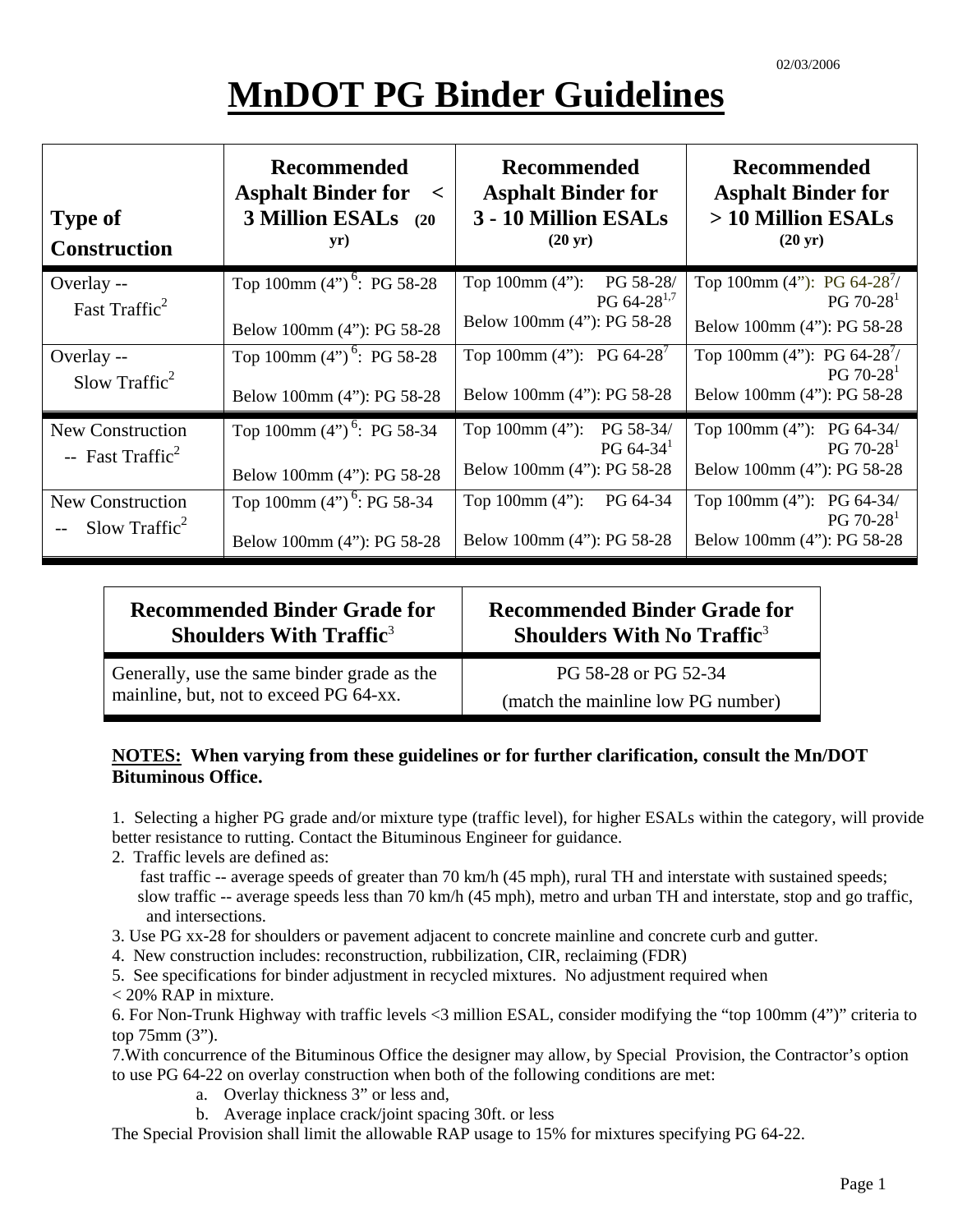### **Rules of Thumb**

- Minimize the number of PG grades on any one project .
- The top 100mm (4") should be the same PG grade. Typically, specify PG xx-34 for new construction. Typically, specify PG xx-28 for overlay construction.
- Below 100mm (4") from the surface should be the same PG grade, typically, specify PG 58-28.

#### **Considerations**

For non-trunk highway with traffic levels  $<$  3 million ESAL, consider

modifying the top 100mm (4") criteria described under "Rules of Thumb" to top 75mm (3") criteria.

- For temporary construction (2 years or less) consider using PG 64-22 when PG 64-28 or PG 64-34 is otherwise recommended.
- For special or unique design considerations contact the Bituminous Office.

#### **Goals for Asphalt Binder Reliability**

|                                    | <b>High Temp Reliability</b> | <b>Low Temp Reliability</b> |
|------------------------------------|------------------------------|-----------------------------|
|                                    | (Rutting)                    | (Thermal Cracking)          |
|                                    |                              |                             |
| <b>Overlay</b>                     | 98% minimum                  | 50% minimum                 |
|                                    |                              |                             |
| <b>New Construction (Wear)</b>     | 98% minimum                  | 98% minimum <sup>1</sup>    |
|                                    |                              |                             |
| <b>New Construction (Non-Wear)</b> | 98% minimum                  | 98% minimum                 |

<sup>1</sup> Certain areas of Districts 1, 2, and 3 where 98% reliability would require PG xx-40. Use PG xx-34.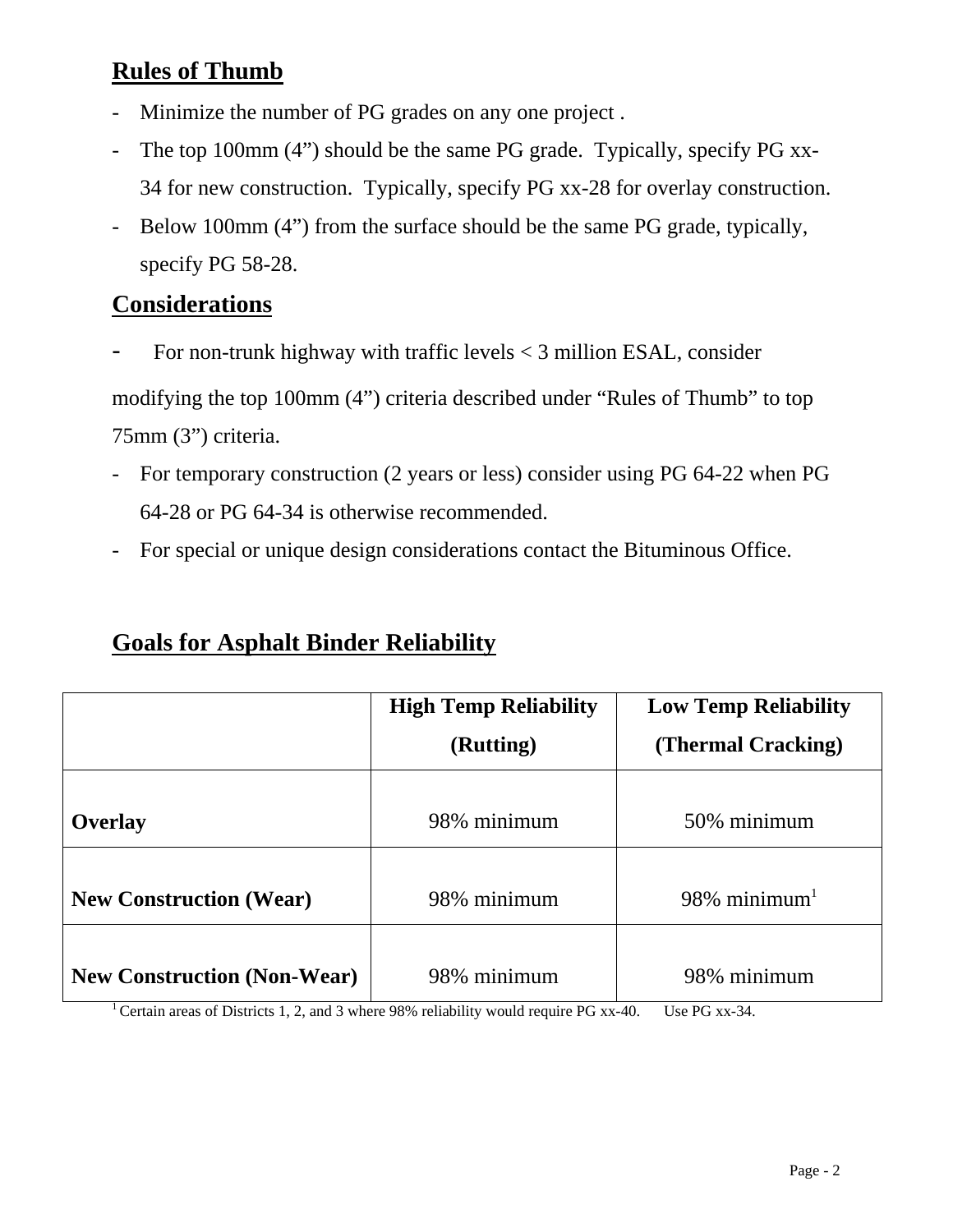| <b>New Construction (Wear)</b> | <b>High Temperature Reliability</b><br>(Rutting) |                     | <b>Low Temperature Reliability</b><br>(Thermal Cracking) |
|--------------------------------|--------------------------------------------------|---------------------|----------------------------------------------------------|
| PG 58-34                       | <b>Fast Traffic</b>                              | <b>Slow Traffic</b> | $79\%$ <sup>1</sup> , 98% <sup>2</sup>                   |
| $\langle$ 1 Million ESAL's     | 98%                                              | 98%                 |                                                          |
| $1 - 3$ Million ESAL's         | 98%                                              | 98%                 |                                                          |
| $3 - 5$ Million ESAL's         | 98%                                              | $<$ 98%             |                                                          |
| $5 - 10$ Million ESAL's        | $<$ 98%                                          | 50%                 |                                                          |
| $>10$ Million ESAL's           | $< 50\%$                                         | $< 50\%$            |                                                          |
| PG 64-34                       | <b>Fast Traffic</b>                              | <b>Slow Traffic</b> | $79\%^{1}$ , 98% <sup>2</sup>                            |
| $\langle$ 1 Million ESAL's     | 98%                                              | 98%                 |                                                          |
| $1 - 3$ Million ESAL's         | 98%                                              | 98%                 |                                                          |
| $3 - 10$ Million ESAL's        | 98%                                              | 98%                 |                                                          |
| $>10$ Million ESAL's           | $<$ 98%                                          | <98%                |                                                          |

#### **Asphalt Binder Reliability for Selected Grades**

Wear is considered the mixture in the top 100mm (4") from the surface.

Non-wear is considered mixture below 100mm (4") from the surface.

<sup>1</sup> Minimum of 79% reliability in those areas of Districts 1, 2, and 3 where 98% reliability would require PG xx-40.

**<sup>2</sup>**District 3 (other than exclusions covered in footnote 1 above) and Districts 4 through 8 and Metro.

| <b>Overlay and Shoulder</b> | <b>High Temperature Reliability</b><br>(Rutting) |                     | <b>Low Temperature Reliability</b><br>(Thermal Cracking) |
|-----------------------------|--------------------------------------------------|---------------------|----------------------------------------------------------|
| PG 58-28                    | <b>Fast Traffic</b>                              | <b>Slow Traffic</b> | $<98\%$                                                  |
| $\leq$ 1 Million ESAL's     | 98%                                              | 98%                 |                                                          |
| $1 - 3$ Million ESAL's      | 98%                                              | 98%                 |                                                          |
| $3 - 5$ Million ESAL's      | 98%                                              | $<$ 98%             |                                                          |
| $5 - 10$ Million ESAL's     | $<$ 98%                                          | 50%                 |                                                          |
| > 10 Million ESAL's         | $< 50\%$                                         | $< 50\%$            |                                                          |
| PG 64-28                    | <b>Fast Traffic</b>                              | <b>Slow Traffic</b> | $<98\%$                                                  |
| $\leq$ 1 Million ESAL's     | 98%                                              | 98%                 |                                                          |
| $1 - 3$ Million ESAL's      | 98%                                              | 98%                 |                                                          |
| $3 - 10$ Million ESAL's     | 98%                                              | 98%                 |                                                          |
| > 10 Million ESAL's         | $\leq 98\%$                                      | $\leq 98\%$         |                                                          |
| PG 70-28                    | <b>Fast Traffic</b>                              | <b>Slow Traffic</b> | $<98\%$                                                  |
| $\leq$ 1 Million ESAL's     | 98%                                              | 98%                 |                                                          |
| $1 - 3$ Million ESAL's      | 98%                                              | 98%                 |                                                          |
| $3 - 10$ Million ESAL's     | 98%                                              | 98%                 |                                                          |
| > 10 Million ESAL's         | 98%                                              | 98%                 |                                                          |